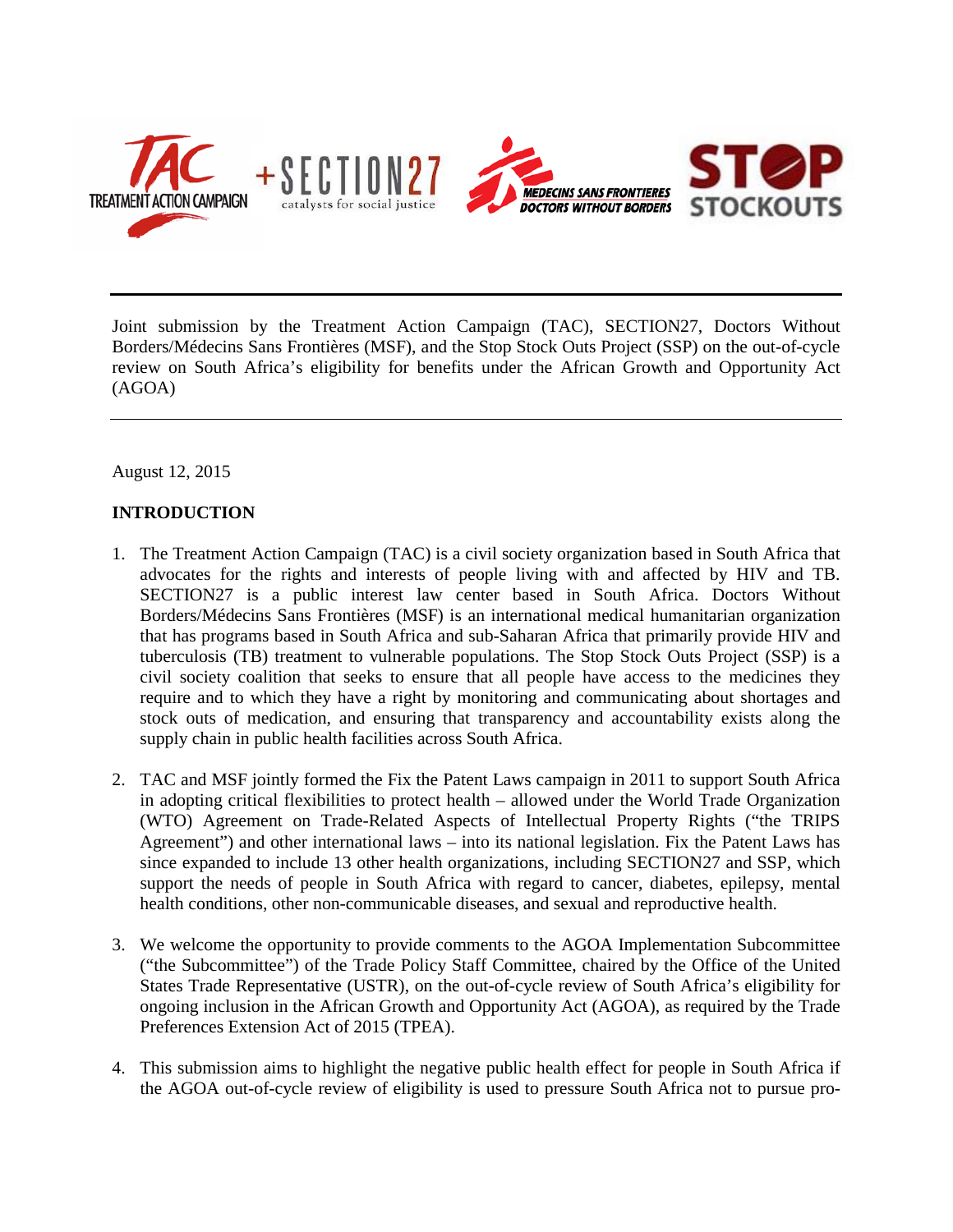public health reforms of its national intellectual property (IP) legislation or to impose extraordinary IP standards beyond South Africa's obligations under international laws.

5. Both the United States and South Africa's governments agreed to the Doha Declaration on the TRIPS Agreement and Public Health ("the Doha Declaration")<sup>[1](#page-1-0)</sup> as Members of the WTO, which affirms countries rights and obligations to adopt public health safeguards in implementation of TRIPS IP obligations. Commitments to supporting the protection of public health in the implementation of IP international obligations were also reiterated by both the United States and South African governments in the 2008 World Health Organization Resolution WHA 61.21 that adopted a Global Strategy and Plan of Action on Public Health, Innovation and Intellectual Property.<sup>[2](#page-1-1)</sup> Furthermore, the United States unilaterally committed to protect access to medicines and public health in its trade relations with sub-Saharan African countries when it adopted the United States Executive Order 1[3](#page-1-2)155 in May 2000.<sup>3</sup>

*An excerpt of the WTO Declaration on the TRIPS Agreement and Public Health ("the Doha Declaration"), November 20, 2001:*

*"We agree that the TRIPS Agreement does not and should not prevent members from taking measures to protect public health. Accordingly, while reiterating our commitment to the TRIPS Agreement, we affirm that the Agreement can and should be interpreted and implemented in a manner supportive of WTO members' right to protect public health and, in particular, to promote access to medicines for all. In this connection, we reaffirm the right of WTO members to use, to the full, the provisions in the TRIPS Agreement, which provide flexibility for this purpose."*

*An excerpt of the United States Executive Order 13155, May 12, 2000:*

*"(a) In administering sections 301–310 of the Trade Act of 1974, the United States shall not seek, through negotiation or otherwise, the revocation or revision of any intellectual property law or policy of a beneficiary sub-Saharan African country, as determined by the President, that regulates HIV/AIDS pharmaceuticals or medical technologies if the law or policy of the country:* 

*(1) promotes access to HIV/AIDS pharmaceuticals or medical technologies for affected populations in that country; and* 

*(2) provides adequate and effective intellectual property protection consistent with the Agreement on Trade-Related Aspects of Intellectual Property Rights (TRIPS Agreement) referred to in section 101(d)(15) of the Uruguay Round Agreements Act (19 U.S.C. 3511(d)(15)).* 

*(b) The United States shall encourage all beneficiary sub-Saharan African countries to implement policies designed to address the underlying causes of the HIV/AIDS crisis by, among other things, making efforts to encourage practices that will prevent further transmission and infection and to stimulate development of the infrastructure necessary to deliver adequate health services, and by encouraging policies that provide an incentive for public and private research on, and development of,* 

l

 $<sup>1</sup>$  See World Trade Organization. Declaration on the TRIPS agreement and public health. Available from:</sup>

<span id="page-1-1"></span><span id="page-1-0"></span>https://www.wto.org/english/thewto\_e/minist\_e/min01\_e/mindecl\_trips\_e.htm 2 See World Health Organization. WHA 61.21: Global strategy and plan of action on public health, innovation and intellectual property. Available from[: http://apps.who.int/gb/ebwha/pdf\\_files/A61/A61\\_R21-en.pdf](http://apps.who.int/gb/ebwha/pdf_files/A61/A61_R21-en.pdf)<br><sup>3</sup> See Executive Order 13155 of May 10, 2000: Access to HIV/AIDS Pharmaceuticals and Medical Technologies. Available

<span id="page-1-2"></span>from: http://www.gpo.gov/fdsys/pkg/FR-2000-05-12/pdf/00-12177.pdf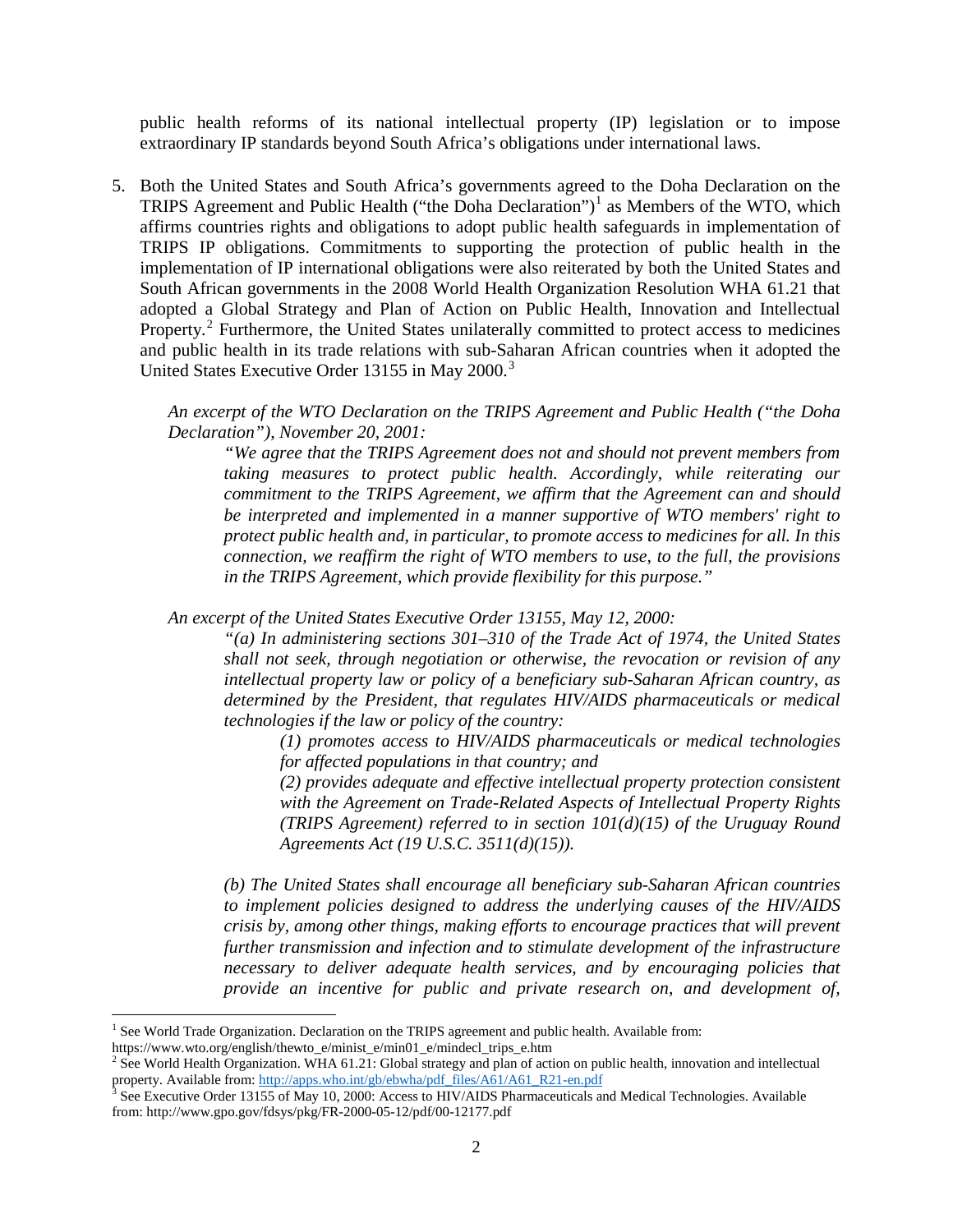*vaccines and other medical innovations that will combat the HIV/AIDS epidemic in Africa."*

- 6. This submission also responds to a submission made by the American Chamber of Commerce in South Africa (AmCham) on behalf of American companies operating in South Africa, which argues that South Africa's eligibility to participate in AGOA must be contingent on South Africa abandoning certain IP law reforms. We note with deep concern that AmCham's submission requests that the U.S. Government use this out-of-cycle AGOA eligibility review process as leverage to discourage South Africa from pursuing TRIPS-compliant policy reforms that are in line with the country's national public health objectives and constitutional obligations.
- 7. Any attempt by the U.S. Government to impede South Africa's progress towards adopting flexibilities to protect public health allowed under the TRIPS Agreement would threaten access to medicines and promotion of public health and undermine United States public health commitments to South Africa.

## **THE SOUTH AFRICAN PUBLIC HEALTH CONTEXT**

- 8. South Africa is facing dual epidemics of HIV and TB, as well as increasing burdens of noncommunicable diseases. South Africa has the largest number of people living with HIV globally. An estimated 6.8 million people are living with HIV in South Africa,<sup>[4](#page-2-0)</sup> of which around 3.1 million are currently receiving antiretroviral treatment (ART).<sup>[5](#page-2-1)</sup> The vast majority of patients on ART are receiving it through government-run, public sector clinics.
- 9. South Africa has the highest global incidence and prevalence of  $TB$ , which is the leading cause of death among adults in South Africa.<sup>[7](#page-2-3)</sup> South Africa has the second highest incidence of drug-resistant TB globally.<sup>[8](#page-2-4)</sup> Currently, approximately half of patients with drug-resistant TB in South Africa are receiving the treatment that they need. While the Department of Health is at the global forefront of making new TB treatments available, the price of new medicines is high, and prior to public sector availability, patients with extensive resistance have been unable to access new, more effective medicines partly due to their high costs.
- 10. Scaling-up ART and TB treatment is essential to reducing HIV and TB-related mortality, as well as to curbing new infections, as treatment offers strong preventative benefits that significantly reduce the risks of onward transmission for both diseases. Preventive therapies, treatments for other opportunistic infections associated with HIV and TB, and medical devices for diagnosing and monitoring the diseases must also be affordable to adequately address the dual epidemics in a comprehensive manner.

<span id="page-2-0"></span> $\overline{\phantom{a}}$ <sup>4</sup> See UNAIDS. South Africa. Available from: http://www.unaids.org/en/regionscountries/countries/southafrica/ <sup>5</sup> UNAIDS. (2015). How AIDS Changed Everything. Available from:

<span id="page-2-1"></span>http://www.unaids.org/sites/default/files/media\_asset/MDG6Report\_en.pdf

<span id="page-2-2"></span><sup>6</sup> WHO. (2013). Global Tuberculosis Report 2013. Geneva. Retrieved October 8, 2014, from

http://apps.who.int/iris/bitstream/10665/91355/1/9789241564656\_eng.pdf

<span id="page-2-3"></span><sup>&</sup>lt;sup>7</sup> STATSSA. (2014). Mortality and causes of death in South Africa, 2011: Findings from death notifications. Retrieved January 10, 2014, from http://beta2.statssa.gov.za/publications/P03093/P030932011.pdf.

<span id="page-2-4"></span><sup>8</sup> WHO. (2013). Global Tuberculosis Report 2013. Geneva. Retrieved October 8, 2014, from

http://apps.who.int/iris/bitstream/10665/91355/1/9789241564656\_eng.pdf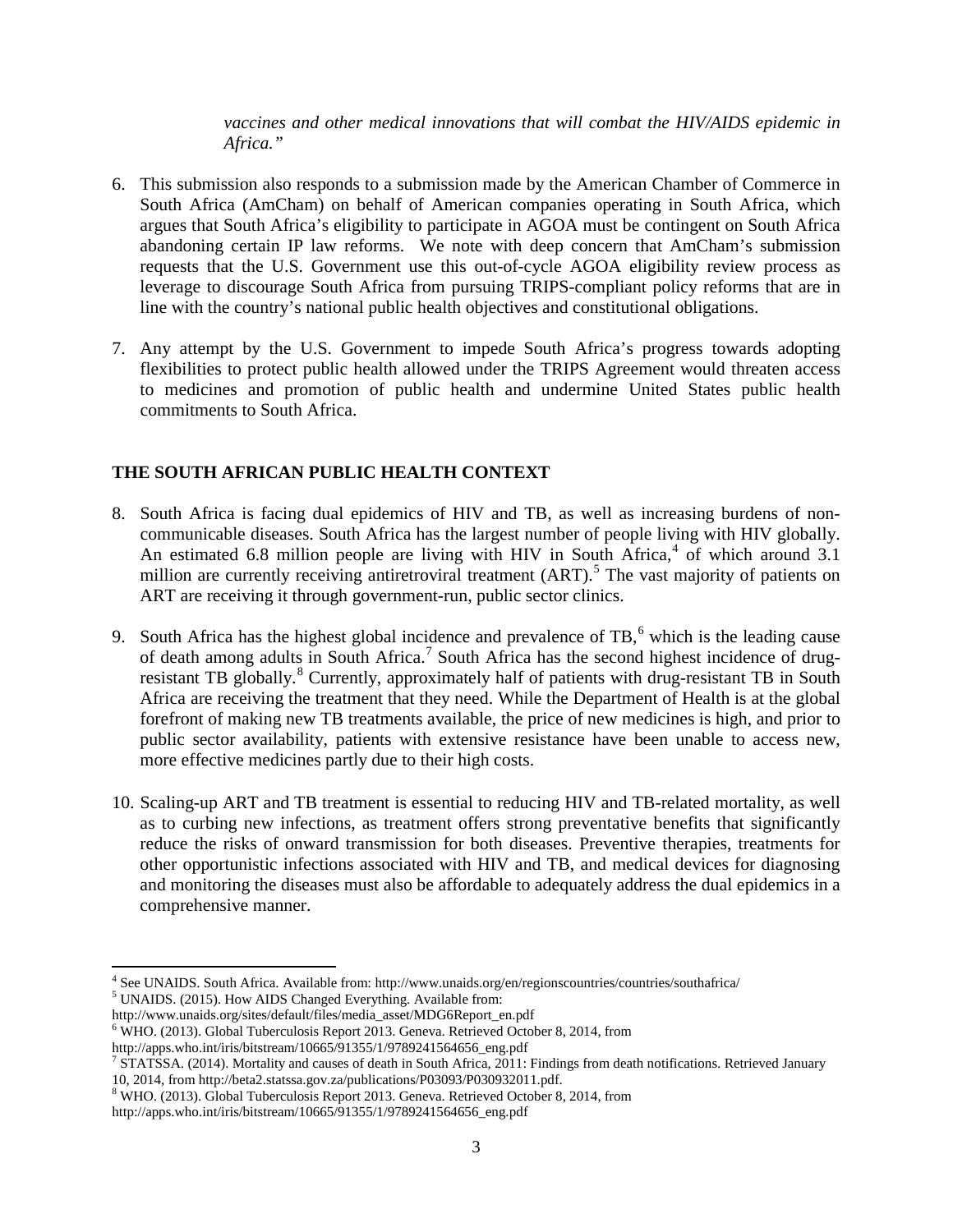- 11. In addition, and related to the dual HIV and TB epidemics, South Africa is facing large burdens of non-communicable diseases (NCDs) related morbidity and mortality. According to the World Health Organization, NCDs accounted for 29% of all deaths in South Africa in 2008, 18% of which was attributable to cardiovascular diseases and cancer.<sup>[9](#page-3-0)</sup> It is also estimated that nearly onethird of all South Africans will experience a mental health disorder during their lifetime.
- 12. Given South Africa's high communicable and non-communicable disease burdens, there is an urgent need to ensure better and continued access to safe and effective medicines, vaccines, and medical devices. In its Draft National Policy on Intellectual Property ("the Draft IP Policy"), the South African Government has set a course to meet the country's health needs while remaining fully compliant with the WTO's rules. It is unconscionable that AmCham is attempting to derail this process because of the financial interests of their members.

## **THE HISTORICAL CONTEXT**

- 13. During the past two decades South Africa has faced significant pressure from multinational pharmaceutical corporations and USTR to provide IP protections in excess of what is required by the TRIPS Agreement, and not to make use of the legal flexibilities allowed under TRIPS and other international laws to protect health.
- 14. South Africa amended its Patents Act in 1997 to provide for a 20-year patent period as required by the TRIPS Agreement,<sup>[10](#page-3-1)</sup> despite its eligibility for an extension period until 2005 in providing such TRIPS-compliant patent protection. South Africa therefore became TRIPS-compliant well ahead of schedule. In 1997, South Africa also passed amendments to its Medicines and Related Substances Act ("the Medicines Act") to promote generic substitution of off-patent medicines and parallel importation. In an attempt to block the South African Government from adopting the 1997 amendments to the Medicines Act, 39 multinational pharmaceutical companies – represented by the Pharmaceutical Manufacturers Association (PMA) – brought a legal case against Nelson Mandela's administration in 1997. USTR supported the position of the PMA and placed South Africa on the Special 301 Watch List. The PMA case against the South African Government was eventually dropped in 2001, following a massive international outcry against the pharmaceutical companies involved.

# **THE DRAFT NATIONAL IP POLICY**

15. In September 2013, South Africa's Department of Trade and Industry (DTI) published the Draft IP Policy for South Africa. The Draft IP Policy recommended the adoption of flexibilities to protect health, permitted under TRIPS, into South Africa's national legislation. This included the adoption of a substantive search and examination system for patent applications. AmCham made a submission on the Draft IP Policy to the DTI, calling for the expansion of IP protection in South Africa and arguing against the adoption of TRIPS flexibilities to protect health. The DTI

 $\overline{\phantom{a}}$ <sup>9</sup> [http://www.hsrc.ac.za/uploads/pageContent/3893/NCDs%20STRAT%20PLAN%20%20CONTENT%208%20april%](http://www.hsrc.ac.za/uploads/pageContent/3893/NCDs%20STRAT%20PLAN%20%20CONTENT%208%20april%25)

<span id="page-3-0"></span><sup>20</sup>proof.pdf

<span id="page-3-1"></span><sup>&</sup>lt;sup>10</sup> Prior to 1997, South Africa provided 16 years of patent protection.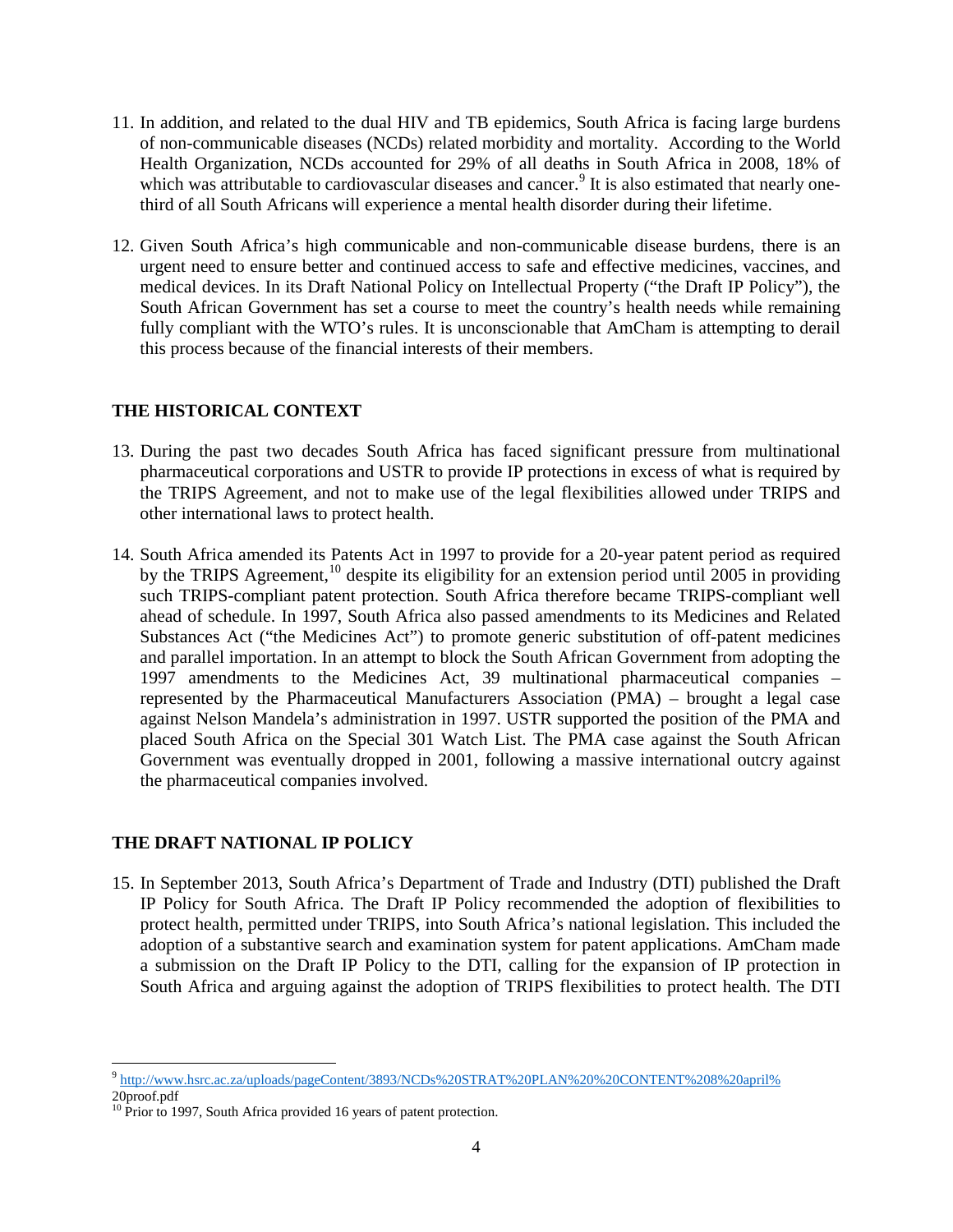received well over 100 submissions from various stakeholders. TAC, SECTION27 and MSF also provided a joint submission<sup>[11](#page-4-0)</sup> and were supportive of the DTI's plans for IP reform.

- 16. In January 2014, leaked documents revealed a plot by 25 multinational pharmaceutical companies to block South Africa's efforts to adopt flexibilities to protect health allowed under the TRIPS Agreement into national legislation, in what became known as the "Pharmagate scandal." In response to a request by the Pharmaceutical Research and Manufactures of America (PhRMA) and the Innovative Pharmaceutical Association of South Africa (IPASA), the U.S. lobby group Public Affairs Engagement (PAE) drew up a plan to thwart South Africa's IP policy reform. The plan outlined attempts to interfere with South Africa's democratic processes, including financing in the amount of \$600,000 for "independent" research studies, and supporting a front organization that would push back against the Fix the Patent Laws campaign. South Africa's Minister of Health, Dr. Aaron Motsoaledi referred to the plot as tantamount to "genocide"<sup>[12](#page-4-1)</sup> by the companies involved. Many of the pharmaceutical companies who are members of AmCham were implicated in this scandal. Several of the organizations intended to act as a front for the pharmaceutical company lobby have actively campaigned against IP reform,  $^{13}$  $^{13}$  $^{13}$  despite promises from IPASA that the PAE plan would not proceed.<sup>[14](#page-4-3)</sup> Subsequently, IPASA disbanded their executive committee and have since re-constituted their executive committee.
- 17. During USTR's Special 301 Review in 2014, the U.S. Chamber of Commerce suggested in its submission that it is important to work with the South African Government to ensure incremental innovation still stands. On the same note, the IP Owners Association mentioned South Africa as one of the countries that intends to lower IP standards and stated that it was troubled by the Draft IP Policy's assertions that in order for South Africa to thrive, IP standards must be lowered. We submit that these submissions are a mischaracterization of the policy process.
- 18. In their August 5, 2015 submission on South Africa's eligibility for ongoing inclusion in AGOA ("AmCham AGOA submission"), AmCham raises a number of concerns with the Draft IP Policy. This is clearly an effort to request support from the U.S. Government to use AGOA as leverage to prevent the Government of South Africa from adopting a finalized version of the Draft IP Policy and requesting South African Parliament to amend legislation.
- 19. Our submission addresses the following issues raised in the AmCham submission on AGOA eligibility (some of which is echoed in the AmCham submission to the DTI on the Draft IP Policy), including:
	- a. The consultative process
	- b. Substantive search and examination
	- c. Patentability criteria
	- d. Patent term extensions
	- e. Data exclusivity

 $\overline{\phantom{a}}$ 

- f. Compulsory licensing
- g. Foreign direct investment and economic development
- h. Local innovation and the protection of IP of local innovators

<span id="page-4-0"></span> $11$  TAC, SECTION27 and MSF joint submission to South Africa's Department of Trade and Industry regarding the Draft IP Policy is available here[: http://www.fixthepatentlaws.org/?p=764](http://www.fixthepatentlaws.org/?p=764)<br>
<sup>12</sup> <http://mg.co.za/article/2014-01-16-motsoaledi-big-pharmas-satanic-plot-is-genocide><br>
<sup>13</sup> http://www.freemarketfoundation.com/issues/intellectual-proper

<span id="page-4-2"></span><span id="page-4-1"></span>

<span id="page-4-3"></span>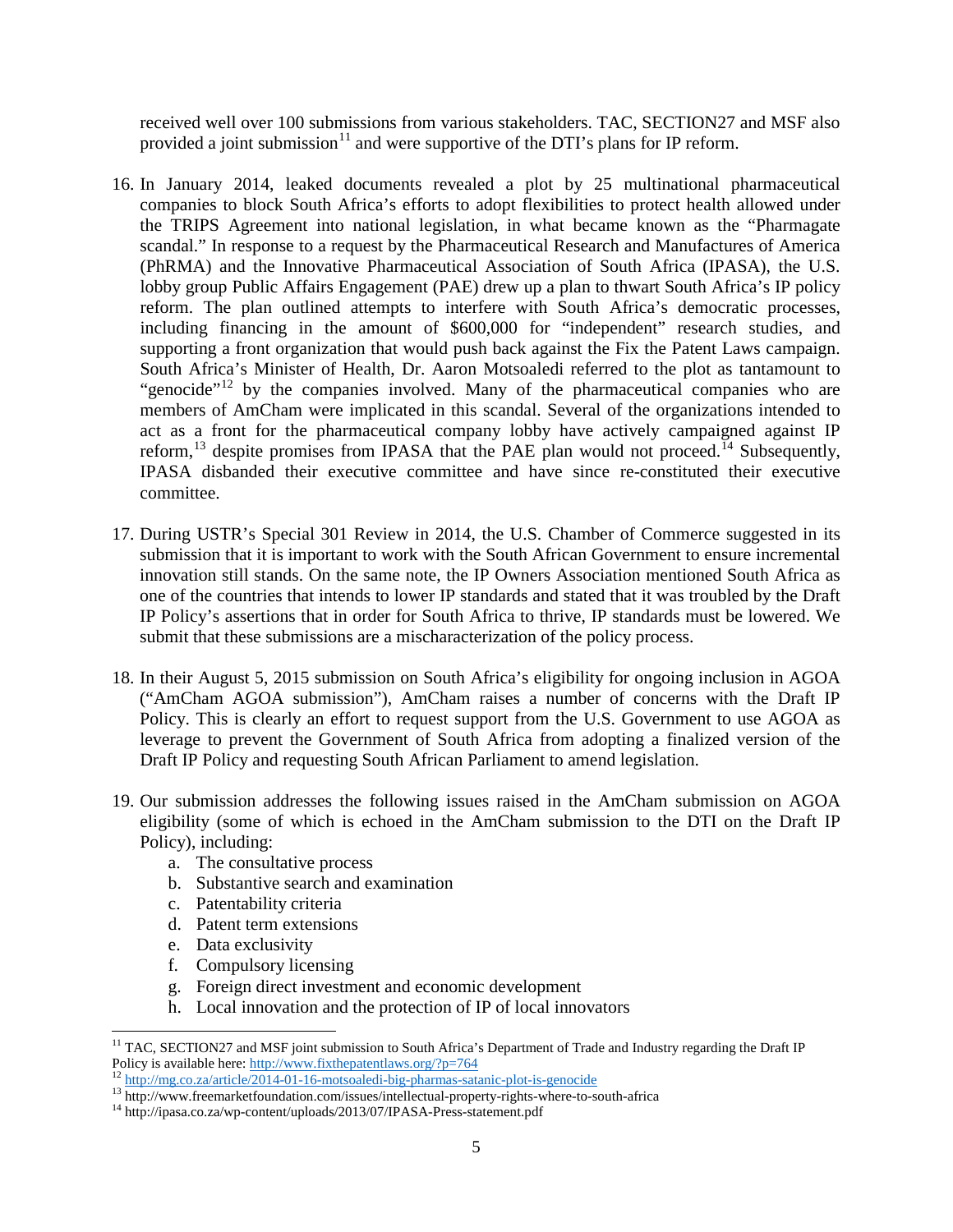## **ON THE CONSULTATIVE PROCESS**

- 20. In their submission on AGOA eligibility, AmCham raised its concern with the consultative process that has been undertaken on the Draft IP Policy by the South African Government. We contend that foreign companies have been given adequate opportunity to consult on the Draft IP Policy and at times have, worryingly, been given preferential opportunity to provide input. Prior to the public release of the Draft IP Policy, a leaked version of the policy revealed that IPASA – which represents foreign originator pharmaceutical companies operating in South Africa – was given the opportunity to provide input to the DTI on the draft document. Following the release of the Draft IP Policy for public comment, foreign pharmaceutical companies and industry bodies were once again given the opportunity to give input on the document. At this time, submissions on the Draft IP Policy were made by AmCham and IPASA. Further, the DTI has organized consultation meetings with stakeholders, which were attended by IPASA.<sup>[15](#page-5-0)</sup>
- 21. The DTI hired Genesis Analytics, an economic consultancy firm, to conduct a Regulatory Impact Assessment (RIA) in early 2014. Consultation with pharmaceutical companies was a part of this. The RIA was concluded in August 2014 and according to the DTI at an IP Summit hosted by TAC and MSF in October 2014, that the adoption of TRIPS flexibilities among other aspects have been recommended in the final report of the assessment.

## **ON SUBSTANTIVE SEARCH AND EXAMINATION**

- 22. In their AGOA submission, AmCham expresses concern that the Draft IP Policy seeks to "weaken" IP protections in South Africa through the adoption of a number of policy reforms, including the adoption of a substantive search and examination system for granting patents. It is odd that AmCham views the adoption of a substantive search and examination system as a mechanism that would weaken South Africa's IP protections, given that this type of system is used by many TRIPS-compliant countries, including the United States to strengthen the patent system and ensure weak or undeserved patents are not granted. The World Intellectual Property Organization (WIPO) specifically names search and examination as a mechanism "to ensure that patent protection is only granted to inventions which fully comply with national legal requirements for patentability, and that grants are made in a timely and cost-efficient manner."<sup>[16](#page-5-1)</sup>
- 23. Currently South Africa utilizes a depository system for granting patents. Under the depository system, no substantive examination is undertaken to ensure that patentability criteria are met prior to the granting of patents. As a result many low-quality patents are granted that do not meet South Africa's patentability criteria and are rejected in other parts of the world with substantive examination, including the United States. A comparative review of pharmaceutical patents granted on identical applications filed in South Africa and the United States between 2000 and 2002, demonstrated that South Africa granted 66% more patents than the United States on

<span id="page-5-0"></span> $\overline{\phantom{a}}$ <sup>15</sup> http://www.politicsweb.co.za/party/we-rejected-paes-lobbying-proposal--ipasa [16http://www.wipo.int/patents/en/topics/quality\\_patents.html](http://www.wipo.int/patents/en/topics/quality_patents.html)

<span id="page-5-1"></span>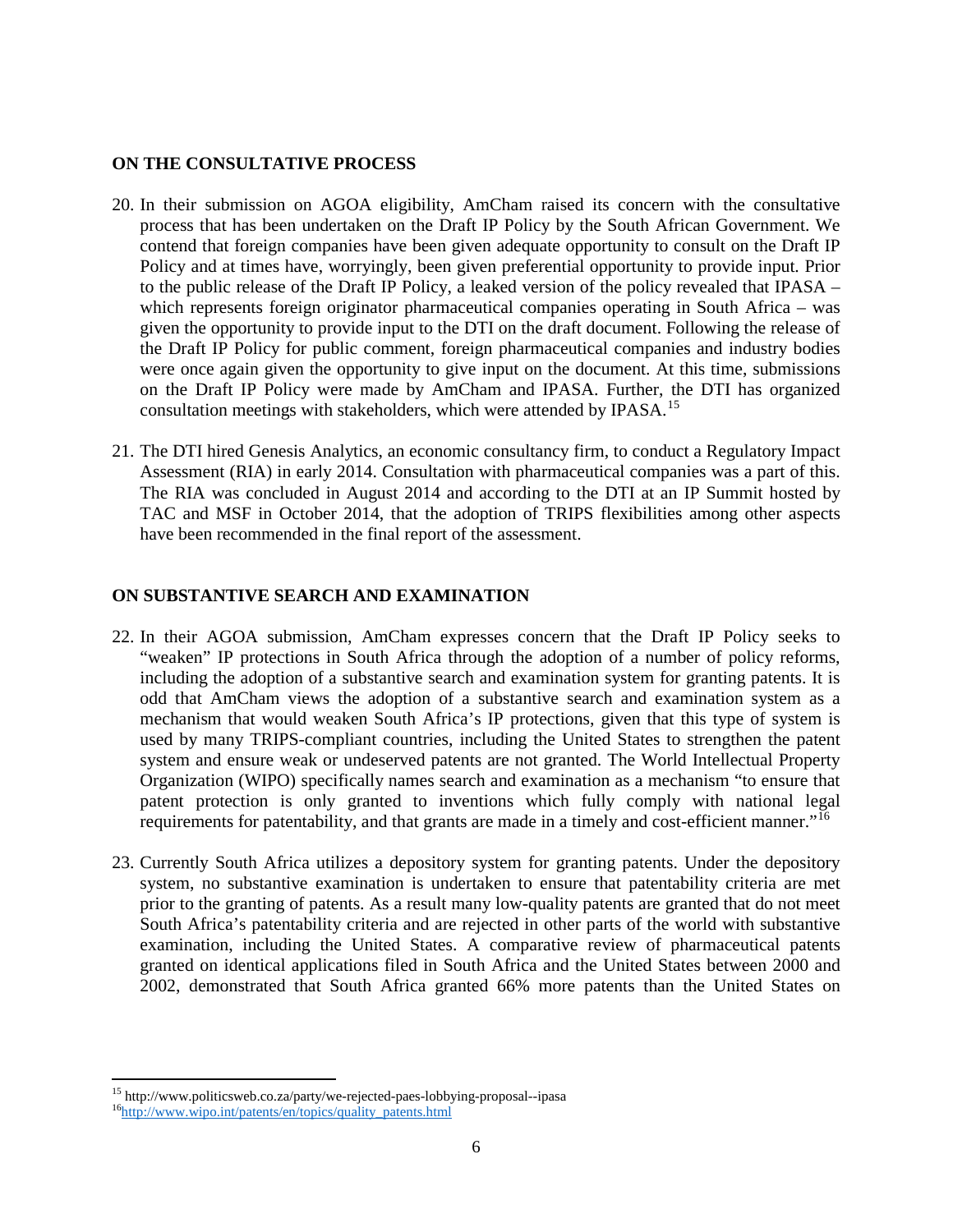identical applications. Many of these patents would not have been granted in the first place if a substantive examination system was put in place in South Africa.<sup>[17](#page-6-0)</sup>

- 24. The granting of low-quality patents that fail to meet South Africa's patentability criteria as a result of the depository system used for granting patents, allows pharmaceutical companies to extend their patent monopolies through gaining multiple secondary patents on individual medicines. As a result, generic versions of many medicines are unavailable in South Africa despite their widespread availability in other countries, including the United States. Generic versions of aripiprazole (originator product sold as Abilify®) – used to treat depression and bipolar disorder – are now available in the US, yet secondary patents may prevent generic versions of this medicine from being marketed in South Africa until 2033. Additionally, generic versions of the birth control pill containing drospirenone and ethinyl estradiol (originator product sold as Yasmin®) may be blocked in South Africa until 2024 due to secondary patent protection. Yet a generic version of this contraceptive has been available in the U.S. and other countries since  $2010^{18}$  $2010^{18}$  $2010^{18}$
- 25. The adoption of a substantive search and examination system is mandated by section 34 of the Patents Act and will improve the quality of IP rights upheld in South Africa by ensuring that patents are only granted on applications that meet patentability criteria. There is already a willingness on the part of the South African Government and its agencies to implement substantive search and examination. The Companies and Intellectual Property Commission (CIPC) in South Africa has formally advertised 20 posts for Patent Searchers.<sup>[19](#page-6-2)</sup> CIPC therefore undertakes to train Patent Searchers extensively on the law related to patents and ensure all patent applications comply with patentability criteria. This means that there are already resources and formal commencement of substantive search and examination.
- 26. It is unconscionable that, under the current depository system, South Africa is granting patent protection on applications that are widely rejected by other TRIPS-compliant countries, including the United States.

# **ON PATENTABILITY CRITERIA**

 $\overline{\phantom{a}}$ 

27. In their AGOA submission, AmCham notes with concern that the Draft IP Policy proposes restrictions on patentable subject manner. Under the TRIPS Agreement, South Africa is required to grant patents on applications that are "new," "innovative" and "capable of industrial application." The TRIPS Agreement explicitly states that countries are free to determine what is meant by "new" and "innovative." This is important as it allows countries to limit or prevent the granting of secondary patents on new uses, new dosages, new forms and new formulations of existing medicines that do not merit the novelty and inventiveness thresholds. A narrow definition of patentable subject matter can help to combat evergreening of pharmaceutical patents. A number of international bodies have recognized this flexibility as essential for countries to streamline their patent law and safeguard public health.<sup>[20](#page-6-3)</sup> As described in paragraph 24 of this submission, evergreening takes place in South Africa and blocks access to more

<span id="page-6-0"></span><sup>&</sup>lt;sup>17</sup> Kapczynski A, Park C, Sampat B, South African Pharmaceutical Patenting: An Empirical Analysis. 2012. <http://www.tac.org.za/sites/default/files/resources/Create%20Resources/files/Sampat%20presentation.pdf>

<span id="page-6-3"></span><span id="page-6-2"></span>

<span id="page-6-1"></span><sup>&</sup>lt;sup>18</sup> http://www.fixthepatentlaws.org/?p=911<br><sup>19</sup> See <u>http://www.cipc.co.za/files/3414/3895/2521/Patent Searcher External.pdf<br><sup>20</sup> http://www.ictsd.org/themes/innovation-and-ip/research/guidelines-for-the-examination-of-ph</u>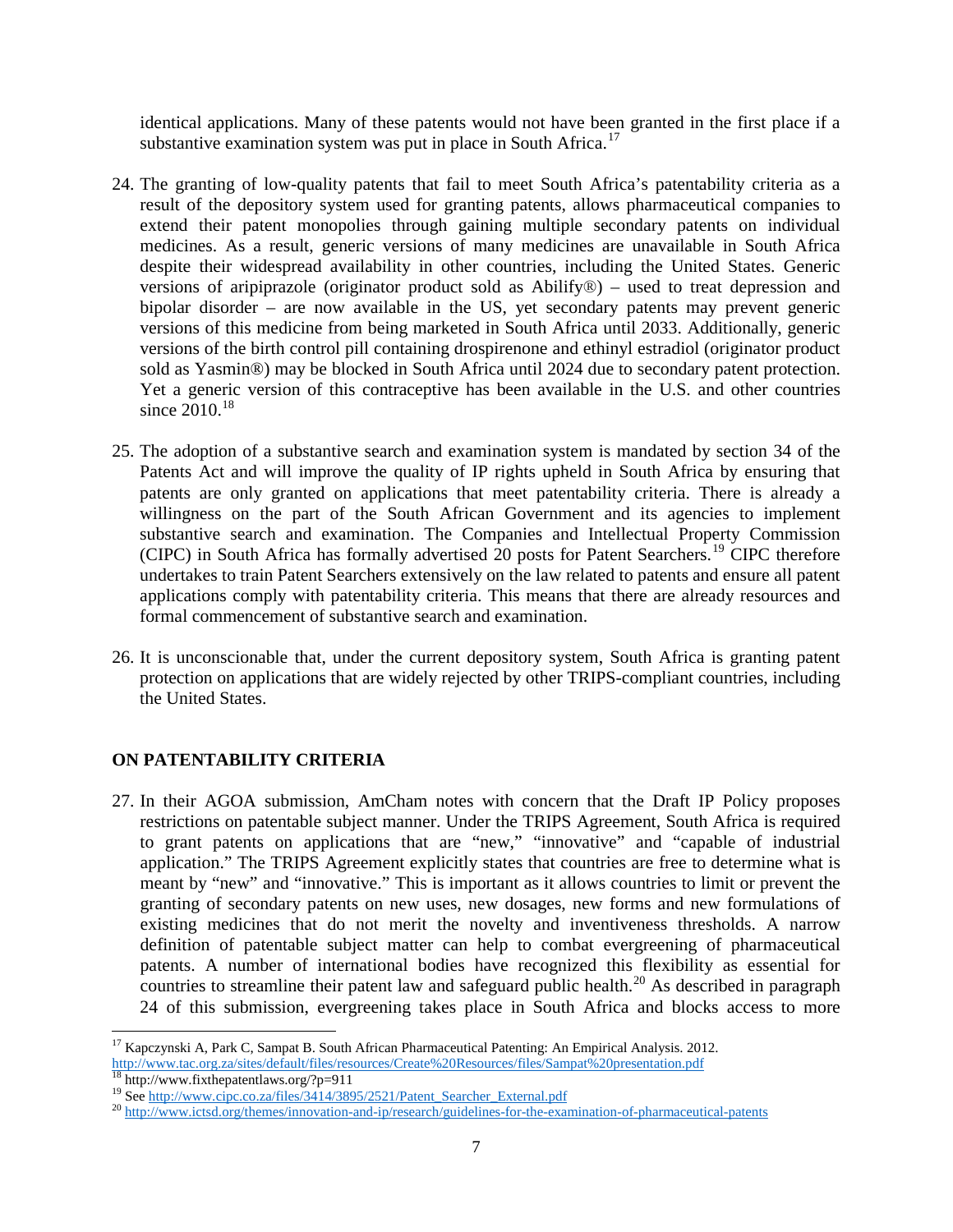affordable generic versions of many medicines in the country. Stricter patentability criteria – seeking to limit evergreening – have been adopted by India, Argentina and the Philippines. Stricter criteria, within the TRIPS framework, are also under consideration in South Africa and Brazil.

## **ON PATENT TERM EXTENSIONS**

- 28. AmCham's AGOA submission notes concerns regarding the impact of regulatory delays on length of market access under monopoly protection. In its submission to the DTI on the Draft IP Policy, AmCham recommends patent term extensions to compensate companies for regulatory delays. Delays in the registration process of medicines in South Africa do not, however, provide a basis for patent term extensions. Patent term extensions delay access to affordable medicines, do not improve regulatory processes and are not required by international law.
- 29. Extending the life of a patent as a result of regulatory delay punishes the public via high medicine prices, without addressing the root causes of the problem within the regulatory agency. Instead, we submit that the focus should be on necessary measures to ensure that the regulatory body of South Africa (the Medicines Control Council [MCC], which is transitioning to the South African Health Products Regulatory Agency [SAHPRA]) discharges its statutory mandate efficiently and effectively. What is necessary to address the delays are adequate human resources and measures that prioritize decision-making based on public health needs – not commercial subsidies that increase medicine prices and limit the ability of the government to make the right investments to strengthen SAHPRA and protect public health.

## **ON DATA EXCLUSIVITY**

- 30. AmCham's AGOA submission notes its concerns regarding the Draft IP Policy's absence of data protection measures related to the registration of medicines and medical devices. Further in its submission to the DTI on the Draft IP Policy, AmCham recommends South Africa adopt data exclusivity on medicines and medical devices, misleadingly arguing that this is a requirement of the TRIPS Agreement.
- 31. The requirements for protecting data are covered in Article 39.3 of the TRIPS Agreement, which states:

*"Members, when requiring, as a condition of approving the marketing of pharmaceutical or of agricultural chemical products which utilize new chemical entities, the submission of undisclosed test or other data, the origination of which involves a considerable effort, shall protect such data against unfair commercial use. In addition, Members shall protect such data against disclosure, except where necessary to protect the public, or unless steps are taken to ensure that the data are protected against unfair commercial use."*

32. The mandate of drug regulatory authorities is to ensure the efficacy and safety of medicines. The use of test data to carry out these functions does not entail unfair commercial use. We would like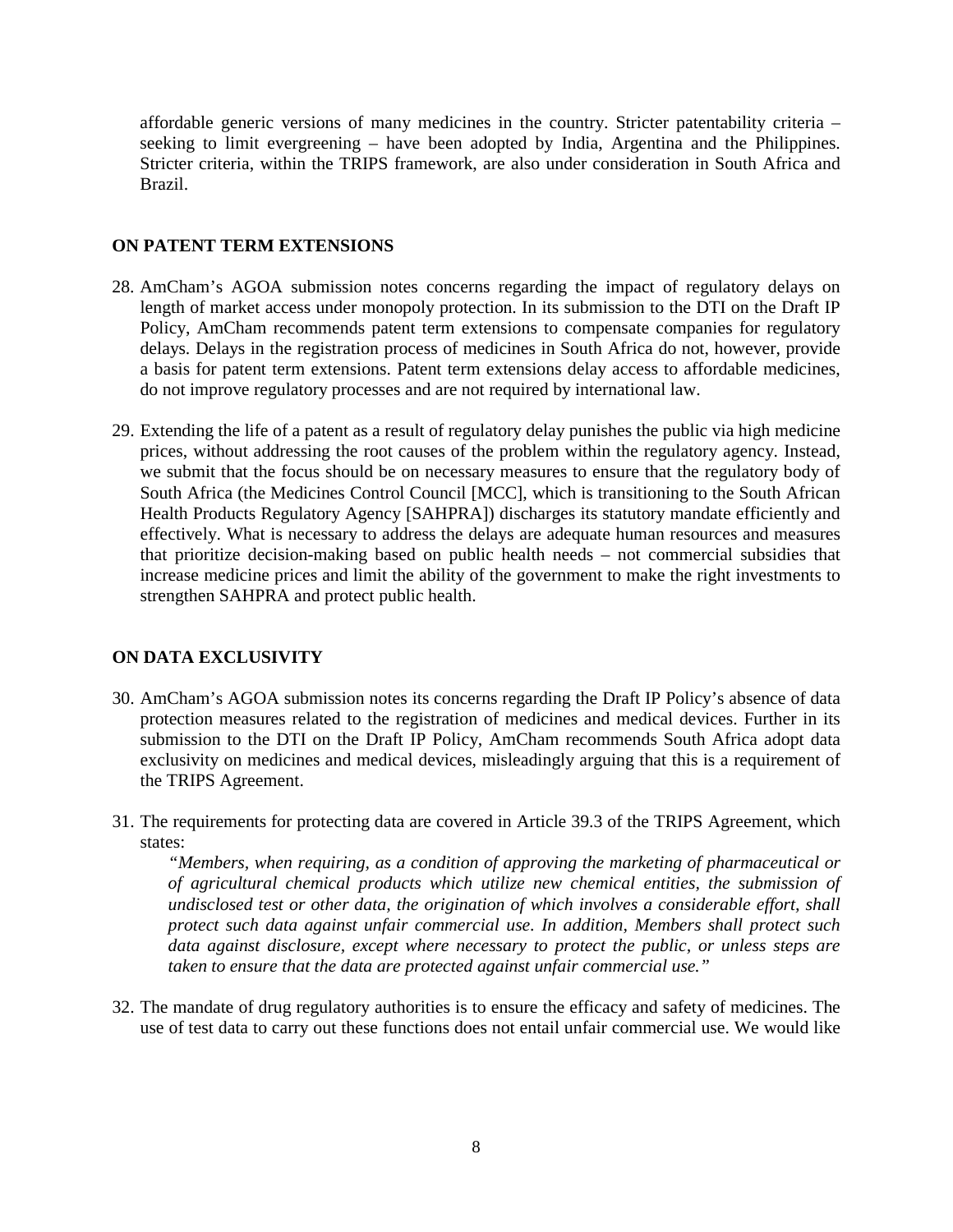to recall that the negotiation history of the TRIPS Agreement does not support the argument of including "data exclusivity" under the "data protection" of Article 39.3.<sup>[21](#page-8-0)</sup>

- 33. Moreover, requiring generic companies to develop their own test data by repeating trials would violate medical ethics. Prescribing placebos or sub-standard alternatives for patients (as is done in the ordinary course of phase III clinical trials), despite proven knowledge that an effective treatment is available would be unethical and in potential violation of the Helsinki Declaration on Ethical Principles for medical research on human subjects.
- 34. Finally, the creation of "data exclusivity regimes" could severely and negatively impact access to affordable, generic medicines. This is because data exclusivity can block the introduction on the market and the use of generic versions of medicines even if there is no patent protection upon the medicines concerned, as the following example illustrates:

#### *The Jordan Example:*

*A 2006 study by Oxfam showed that of the 103 medicines registered and launched since 2001 that had no patent protection, at least 79 per cent had no competition from a generic equivalent as a direct consequence of data exclusivity. A more recent analysis by the Medicines Transparency Alliance estimates that delayed market entry of generics resulting from the TRIPS-plus requirements in the US-Jordan FTA cost consumers \$18 million annually.[22](#page-8-1)*

35. The concern with "data exclusivity" has also been highlighted by the WHO, for example in the 2006 report by the Commission on Intellectual Property, Innovation and Public Health. The commission stated that:

> *"If the patent period has expired, or there is no patent on the product, this sui generis data exclusivity may act independently of patent status to delay the entry of any generic companies wishing to enter the market. This is because the regulators cannot use the data in the period of protection to approve a product, even if the product is demonstrated to be bio-equivalent, where required. The only alternative for a generic company would be to repeat clinical trials, which would be costly and wasteful, and would raise ethical issues since it would involve replicating tests in humans to demonstrate what is already known to be effective. These sui generis regimes, which provide for data exclusivity need to be clearly differentiated from the TRIPS agreement's requirement for data protection"*

#### **ON COMPULSORY LICENSING**

l

36. The AmCham AGOA submission further notes concerns regarding South Africa's potential intentions to utilize compulsory license provisions, and to amend its national legislation to adopt

<span id="page-8-0"></span><sup>&</sup>lt;sup>21</sup> See. "Protection of Data Submitted for the Registration of Pharmaceuticals: Implementing the Standards of the Trips [Agreement"](http://apps.who.int/medicinedocs/en/d/Jh3009ae/), Carlos Maria Correa (South Centre, 2002) 53-55, available at: <http://apps.who.int/medicinedocs/pdf/h3009ae/h3009ae.pdf>

<span id="page-8-1"></span> $^{22}$  All costs, no benefits: How TRIPS-plus intellectual property rules in the US-Jordan FTA affect access to medicines, Briefing Paper, Oxfam International, 2007. Full report available at:

https://www.oxfam.org/sites/www.oxfam.org/files/all%20costs,%20no%20benefits.pdf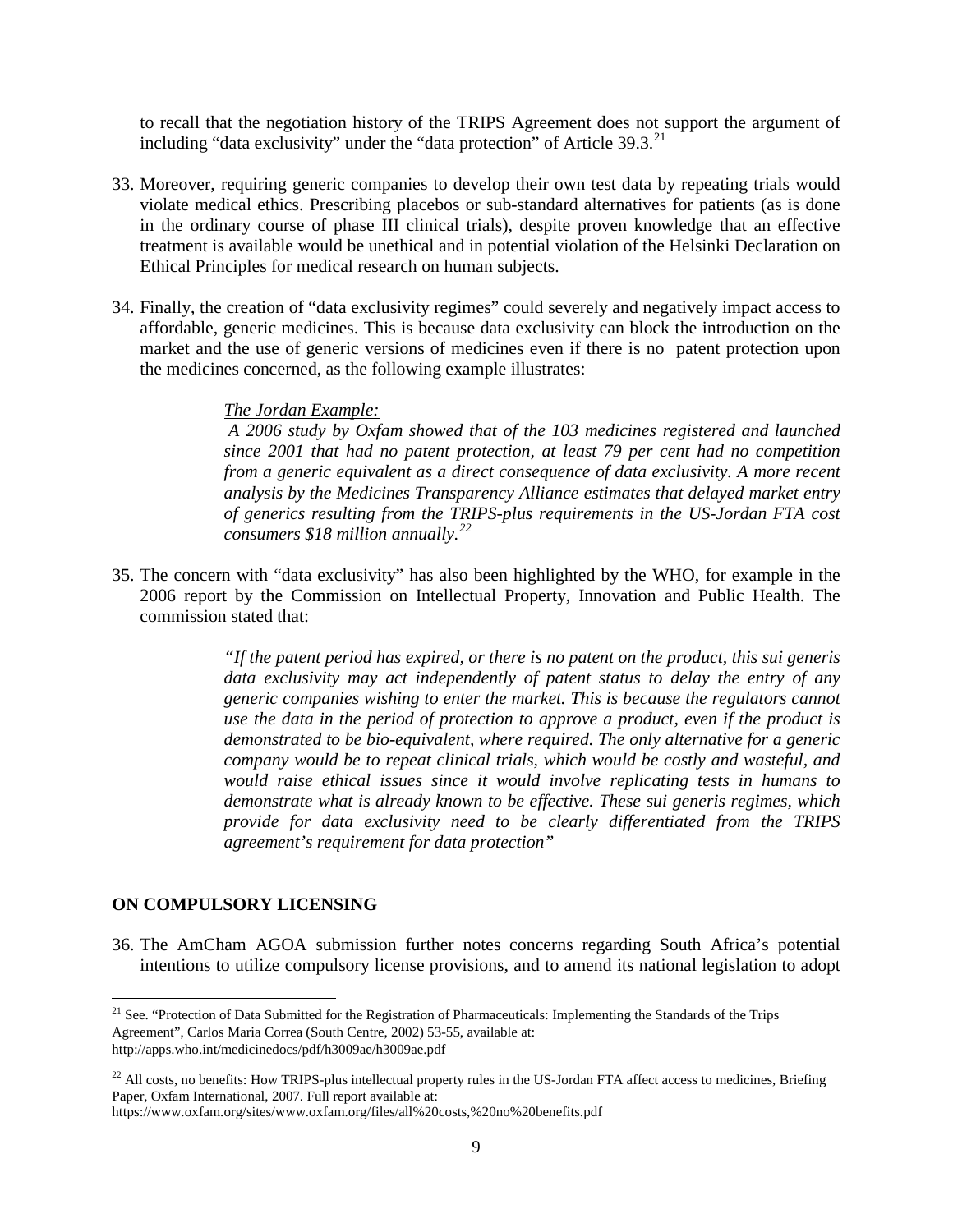more workable procedures for granting compulsory licenses.<sup>[23](#page-9-0)</sup> AmCham does not recognize that compulsory licenses are expressly allowed under the TRIPS Agreement.<sup>[24](#page-9-1)</sup> Two types of compulsory licenses are considered in South Africa with recommendations for reform in our submission to the DTI in terms of the current legislative framework in South Africa – sections 4 and 56 of the Patents Act. These provisions relate to government use licenses and compulsory licenses where rights in patents are deemed to be abused respectively. Section 28 of the US Code 1498 authorizes the United States Government to use a patent or authorize third-party use for practically any public use without previous negotiation.<sup>[25](#page-9-2)</sup> This comparative example exhibits, in contrast with AmCham's submission, that government use licenses with simplified procedures are not an anomaly in national patent laws.

37. We also find the AmCham comments deeply questionable given that the United States is a frequent user of compulsory licensing, including the government use of defense technologies and court-issued licenses to remedy anti-competitive practices in information technology and biotechnology.<sup>[26,](#page-9-3)[27,](#page-9-4)[28](#page-9-5)</sup> There is a clear imbalance in the issuing of compulsory licenses versus public health need between the two countries. The adoption of more useable procedures for granting compulsory licenses in South Africa would assist in remedying some of this imbalance.

#### **ON FOREIGN DIRECT INVESTMENT AND ECONOMIC DEVELOPMENT**

38. In their submission on South Africa's eligibility for ongoing inclusion in AGOA, AmCham states:

> *"There is substantial evidence to show that countries that entrench and enforce strong IP pillars benefit economically, and those which have failed to do so suffer relative economic underperformance until they address this policy pillar."*

The submission further states:

"*in South Africa, not enough has been done to address several gaps, for instance in the area of IP; the Bio-Economy Strategy does not address incentives for investment through enhanced IP protection."* 

In its submission to the DTI, AmCham states:

<sup>&</sup>lt;sup>23</sup> See TAC's, MSF's and SECTION27's submission on the Draft IP Policy.

<span id="page-9-2"></span><span id="page-9-1"></span><span id="page-9-0"></span><sup>&</sup>lt;sup>24</sup> Article 31 of TRIPS.<br><sup>25</sup> See: http://www.gpo.gov/fdsys/granule/USCODE-2011-title28/USCODE-2011-title28-partIV-chap91-sec1498/contentdetail.html.

<span id="page-9-3"></span><sup>&</sup>lt;sup>26</sup> KEI. (2013). "The US Department of Justice and USPTO call for compulsory licenses on thousands of "standards-essential" patents". Available at: http://keionline.org/node/1663

<span id="page-9-4"></span><sup>&</sup>lt;sup>27</sup> KEI. (2012). "Posner's dismissals of the patent infringement suits in Apple versus Motorola cites eBay and compulsory licensing". Available at: http://keionline.org/node/1449; KEI. (2012). "Posner's dismissals of the patent infringement suits in Apple versus Motorola cites eBay and compulsory licensing". Available at: http://keionline.org/node/1449.

<span id="page-9-5"></span><sup>&</sup>lt;sup>28</sup> KEI. (2013). "The US Department of Justice and USPTO call for compulsory licenses on thousands of "standards-essential" patents". Available at: http://keionline.org/node/1663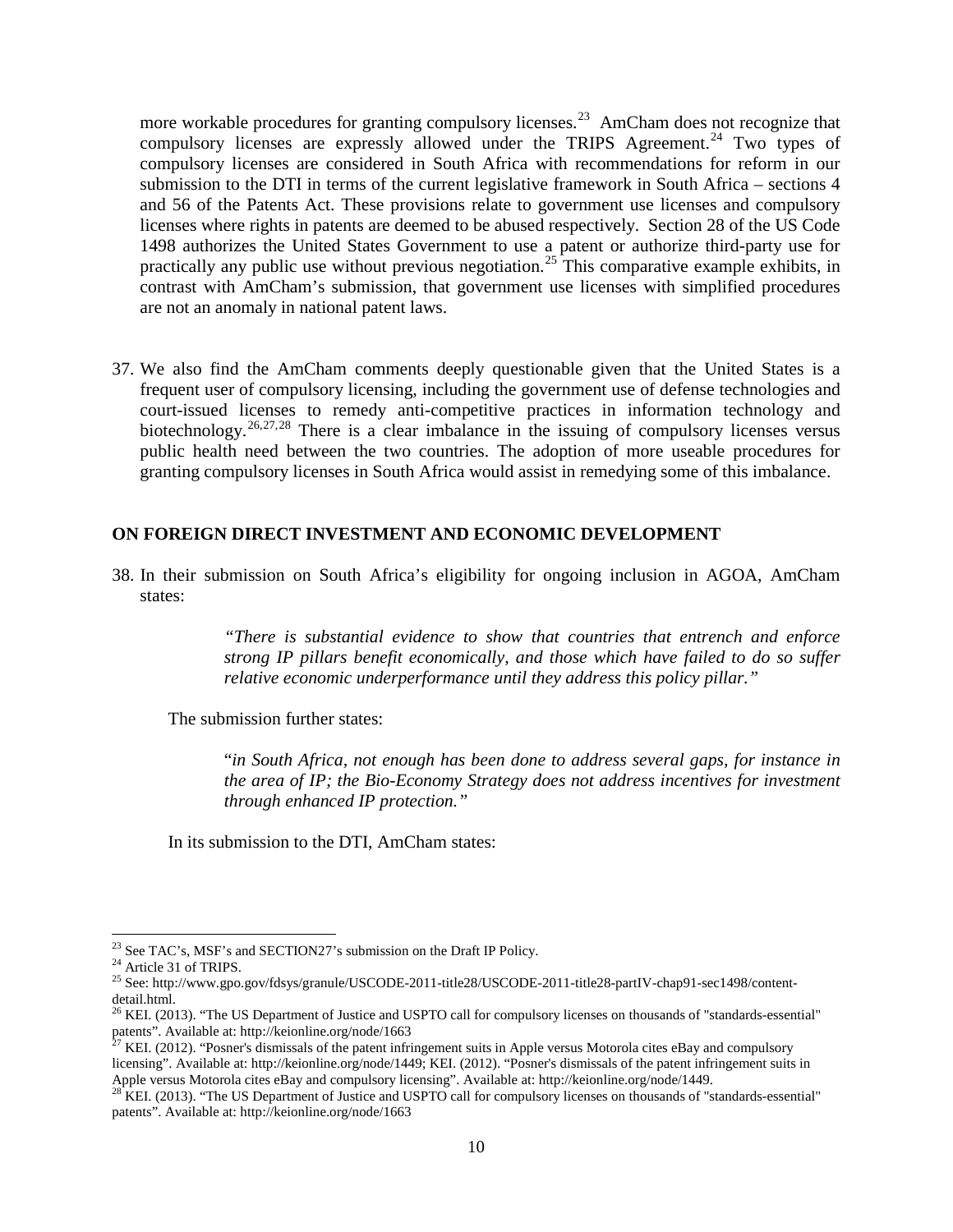*"Based on our members' experience, we believe that an enabling policy environment that includes the effective protection of IP rights could help South Africa attract foreign investment."*

- 39. During the TRIPS negotiations, developing countries were assured by their more industrialized counterparts that strengthening IP protection would result in greater foreign direct investment (FDI). The experience in South Africa, however, has been largely the opposite, with the expansion of IP protection being accompanied by disinvestment. In 1994, upon becoming a member of the WTO, South Africa signed onto TRIPS (which came into force on January, 1 1995). In 1997, South Africa amended its laws, to make them TRIPS-compliant. Since 1994, 37 pharmaceutical manufacturing plants have shut down, the vast majority of them belonging to foreign-based originator pharmaceutical companies.<sup>[29](#page-10-0)</sup>
- 40. Another common misconception is that high standards of IP protection will stimulate growth of the domestic pharmaceutical industry.<sup>[30](#page-10-1)</sup> Over the past decade, investment by local generics manufacturers has far outpaced that of patent-holding companies. Yet South Africa's laws, which offer patent protection significantly in excess of what is required by TRIPS, have effectively limited the growth of this industry.<sup>[31](#page-10-2)</sup> Put differently, expanding IP protections would work to the advantage of the foreign pharmaceutical industry that employs few people, offers little opportunity for real growth and has been shrinking (in terms of manufacturing capacity) for some time, while reducing opportunities for growth by local producers of generic medicines.

#### **ON LOCAL INNOVATION AND THE PROTECTION OF IP OF LOCAL INNOVATORS**

41. In their AGOA submission, AmCham states that:

 $\overline{\phantom{a}}$ 

*"It is widely recognized that where countries have strong and effective IP protection in place, there is significant connection between increased incentives for local innovation".* 

- 42. What the AmCham submission does not consider is the ability of South African innovators to protect their IP in the United States market. A 2011 study demonstrated that only 20% of patents held by local academics in South Africa were also upheld abroad. The reason was largely due to the high costs of filing patent applications abroad, which are unaffordable for many local inventors.<sup>[32](#page-10-3)</sup>
- 43. Conversely, South Africa offers very low application and renewal costs for IP protection to foreign inventors. Patent application fees in South Africa are on average 20 to 30 times cheaper

<span id="page-10-0"></span><sup>&</sup>lt;sup>29</sup> Maloney C & Segal N. (2007). The Growth Potential of the Pharmaceuticals Sector in South Africa. Genesis Analytics 29 May 2007; DTI. (2011). The South African Pharmaceutical Sector 30 Yet research conducted by Oxfam in 2007 showed that despite offering less IP protection that Jordan, Egypt benefitted from

<span id="page-10-1"></span>high levels of FDI in the pharmaceutical sector. See Oxfam, "All costs, no benefits: How TRIPS-plus IP rules in the US-Jordan FTA affect access to medicines", available at

http://www.oxfam.org/sites/www.oxfam.org/files/all%20costs,%20no%20benefits.pd

<span id="page-10-2"></span><sup>&</sup>lt;sup>31</sup> DTI. (2011). the South African Pharmaceutical Sector Profile for the Consideration of Designation of Pharmaceutical Products in Terms of the PPFFA. Final Version, 9 November 2011.

<span id="page-10-3"></span><sup>&</sup>lt;sup>32</sup> Pouris A, Pouris A. Patents and economic development in South Africa: Managing intellectual property rights. S Afr J Sci 2011; 107(11/12), Art. #355, 10 pages. [http:// dx.doi.org/10.4102/sajs. v107i11/12.355]